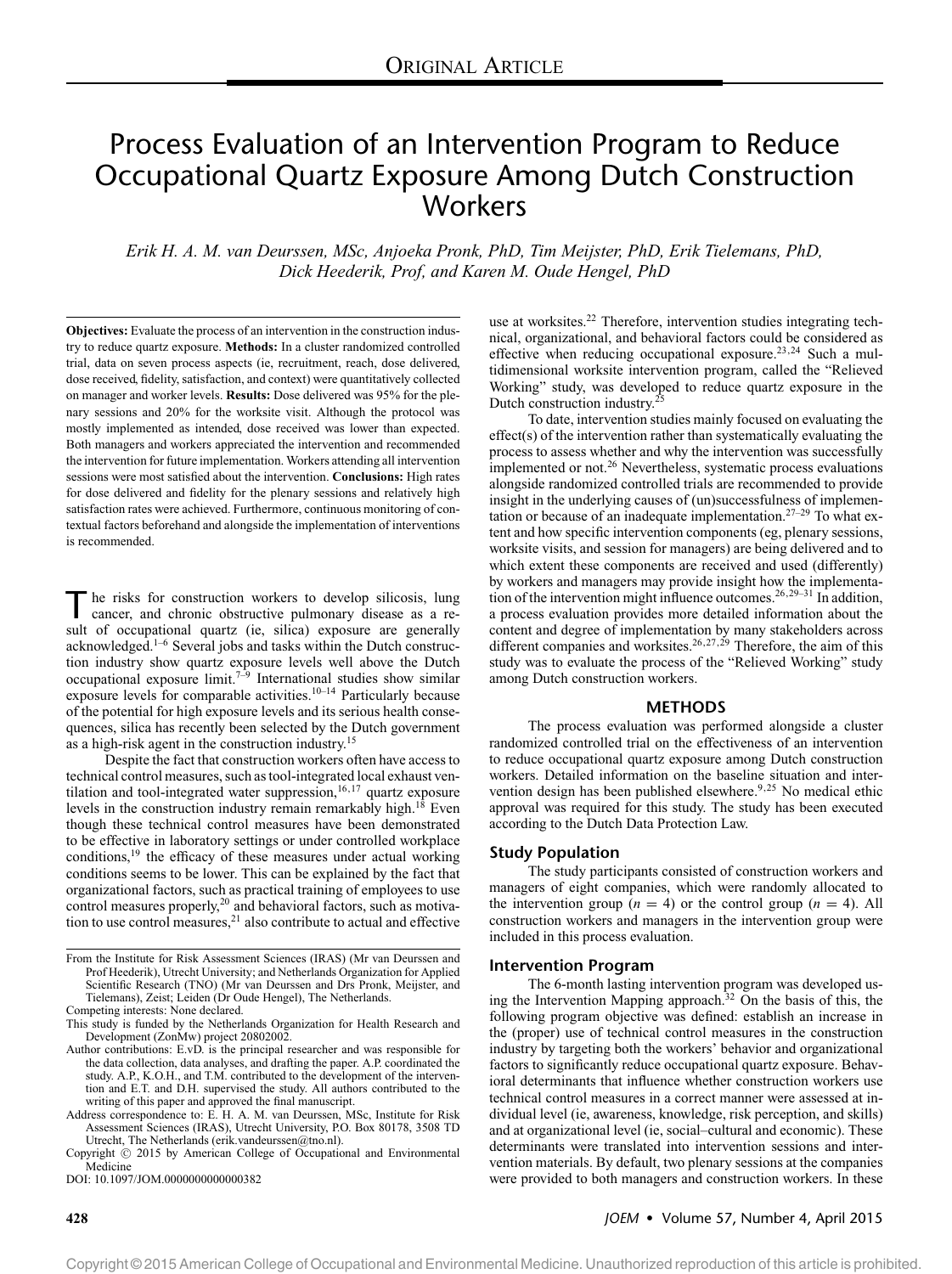sessions, the principal researcher and the occupational physician or labor inspector (the first and second plenary sessions, respectively) gave an oral presentation and initiated several discussions with the target group to increase awareness, knowledge, risk perception, and skills (Table 1). In addition, a separate workshop was organized only for managers and the principal researcher visited worksites for a supplementary session for construction workers measured at baseline. Baseline measurements (ie, full-shift personal quartz exposure measurements, including detailed observations and a questionnaire on behavioral and organizational factors) involved a random sample of construction workers, because construction workers were measured on the basis of work supply (relevant tasks with exposure) and allocation of construction workers per worksite.<sup>9</sup> Accompanying intervention materials, for example, the documentary about potential health risks of occupational quartz exposure and the tailored factsheet, were introduced in one or more intervention sessions at the construction company (Table 1).<sup>25</sup>

# **Process Evaluation**

Based on the framework of Steckler and Linnan,<sup>33</sup> seven process aspects were assessed in this study. Six aspects (ie, recruitment, reach, dose delivered, dose received, fidelity, and, satisfaction) measure the degree of implementation. The seventh aspect, context, maps the barriers and facilitators that affect implementation.<sup>28,33</sup> Except for recruitment and reach, all process aspects were collected for the intervention group at worker and management levels.

# **Recruitment and Reach**

Recruitment was defined as the procedure used to approach construction companies to participate. Logs completed by the

principal researcher were used to collect information on the process of recruitment.

Reach was defined as the number of construction workers who were eligible to participate in the intervention program, that is, all construction workers employed by the four companies in the intervention group at the start of recruitment. Company records were used to collect data on reach.

# **Dose Delivered and Dose Received**

Dose delivered refers to the number of intervention components, that is, two plenary sessions for construction workers and managers, an individual worksite visit for construction workers, and a workshop for managers, that were actually delivered to the construction workers and managers. Data were collected using checklists and logs containing information about reasons for not delivering sessions or materials, completed by the principal researcher.

Dose received at worker level was expressed as the proportion of construction workers who participated in the sessions (eg, first and second plenary sessions, worksite visit) compared to the total number of construction workers who were eligible to participate in the intervention program (ie, reach). For managers, dose received was expressed as the number of managers participating in each intervention session as the proportion of the total number of managers in the intervention group. Data were collected using attendance registration forms signed by the construction workers and the managers, and registration forms completed by the principal researcher. Reasons for not attending one of the sessions were registered by the principal researcher.

|  |  |  |  |  | <b>TABLE 1.</b> Descriptive Overview of the Intervention Components per Determinant for Each Intervention Session* |
|--|--|--|--|--|--------------------------------------------------------------------------------------------------------------------|
|--|--|--|--|--|--------------------------------------------------------------------------------------------------------------------|

|                                |                                                            |                                            | <b>Behavioral Determinants</b> | Organizational<br><b>Determinants</b> |           |                     |          |
|--------------------------------|------------------------------------------------------------|--------------------------------------------|--------------------------------|---------------------------------------|-----------|---------------------|----------|
| <b>Intervention Session</b>    | <b>Intervention Component</b>                              | <b>Risk</b><br><b>Awareness Perception</b> |                                | <b>Skills</b>                         | Knowledge | Social-<br>Cultural | Economic |
| Plenary session 1 <sup>+</sup> | Documentary health consequences                            | $\mathbf X$                                | $\mathbf X$                    |                                       |           | X                   |          |
|                                | PIMEX videos‡                                              | X                                          | X                              | X                                     |           |                     |          |
|                                | Tailored factsheet§                                        | X                                          |                                |                                       | X         |                     |          |
|                                | Posters                                                    | X                                          |                                |                                       |           |                     |          |
|                                | Quiz baseline survey                                       |                                            |                                |                                       | X         |                     |          |
|                                | Presentation occupational physician                        |                                            |                                |                                       | X         |                     |          |
| Workplace visit¶               | Assignment photographs                                     | $\mathbf X$                                |                                |                                       |           |                     |          |
|                                | Discussion work practices                                  | X                                          |                                | $\mathbf{x}$                          |           |                     |          |
|                                | PIMEX videos‡                                              |                                            | X                              | X                                     |           |                     |          |
|                                | Tailored advice control measures                           |                                            |                                | X                                     |           |                     |          |
| Plenary session 2 <sup>+</sup> | Documentary health consequences                            | $\mathbf X$                                | $\mathbf X$                    |                                       |           |                     |          |
|                                | Discussion constraints/facilitators control measures       |                                            |                                | X                                     |           | X                   |          |
|                                | Presentation labor inspector                               |                                            |                                |                                       | X         |                     | X        |
| Workshop#                      | Tailored demonstration control measures                    |                                            |                                | $\mathbf X$                           |           | X                   |          |
|                                | Discussion constraints/facilitators control measures       |                                            |                                | X                                     |           | X                   |          |
|                                | Presentation availability and innovations control measures |                                            |                                |                                       | X         |                     | X        |

\*Different intervention components and intervention materials can affect multiple determinants; they are complementary to each other.

†All construction workers eligible to participate in the intervention and managers were invited to attend the plenary sessions.

‡PIMEX videos: Picture Mix Exposure, a video exposure monitoring method for exposure of hazardous materials to measure the impact of good and poor workplace practices and conditions at the same time.

§The tailored factsheet provides specific instructions on how to reduce quartz exposure at the worksite.

Presentations by the principal researcher (E.vD.).

¶Construction workers measured at baseline were visited on site.

#Managers were invited to attend the workshop.

-<sup>C</sup> *2015 American College of Occupational and Environmental Medicine* **429**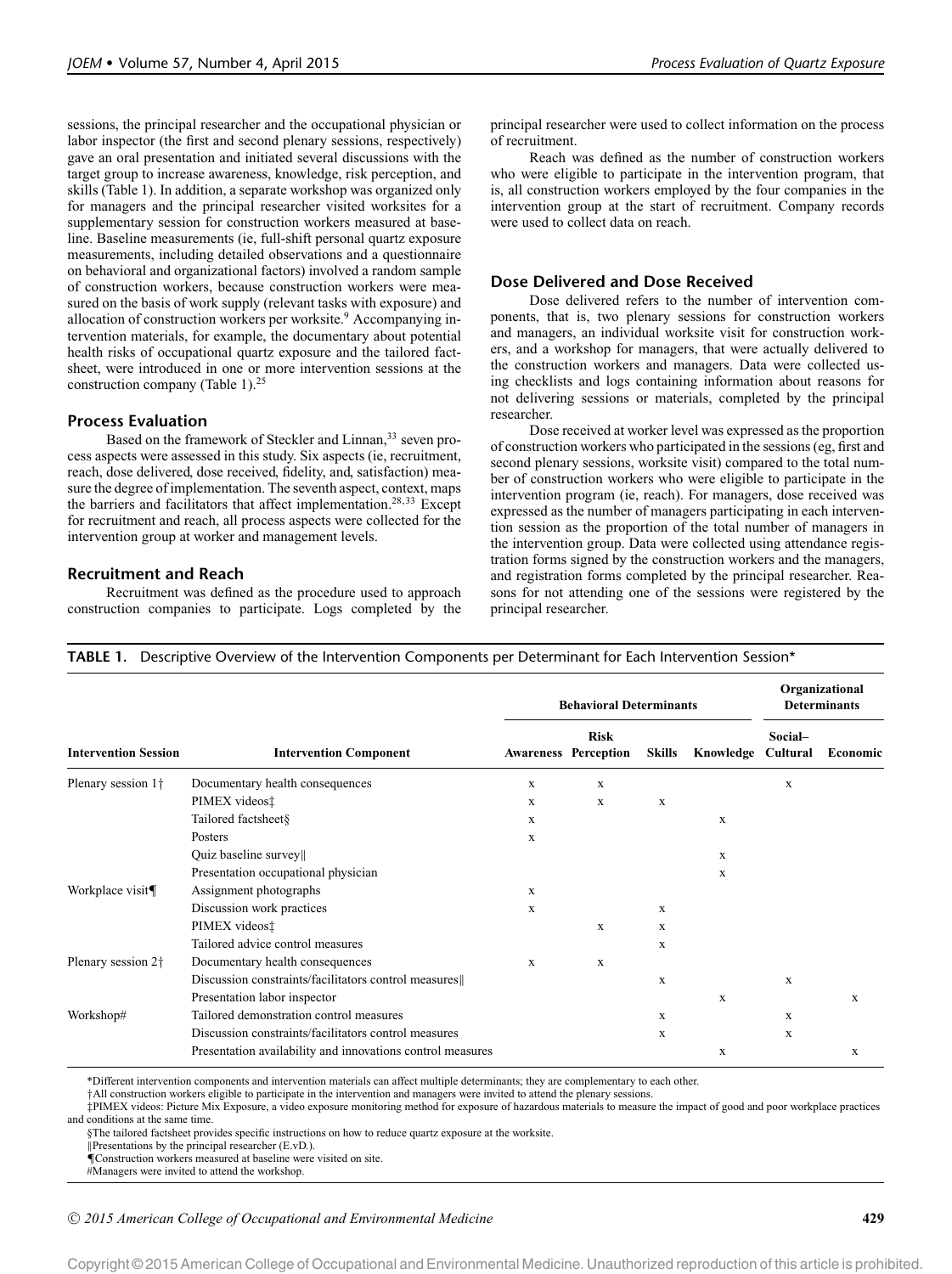## **Fidelity**

Fidelity described the extent to which the intervention program was delivered according to the protocol. The protocol contained information about the outline and organization of the intervention including all specific sessions and materials. Moreover, the protocol described specific activities to be delivered by all implementers. Fidelity was examined by logs from the principal researcher, who attended all intervention sessions.

#### **Satisfaction**

Satisfaction was defined as the participants' satisfaction toward the intervention program and its specific components. Managers and construction workers were asked to evaluate the intervention, and the specific sessions (ie, plenary sessions, worksite visit, and workshop) and materials (ie, factsheet, documentary, and PIMEX videos [ie, Picture Mix Exposure; video exposure monitoring method to visualize the impact of good and poor workplace practices]) by using a questionnaire after the intervention period. Construction workers who participated in an intervention session received the process questionnaire from either the principal researcher or the manager, whereas managers received the questionnaire by e-mail. Satisfaction was measured by using a 10-point scale (ranging from *very unsatisfied* to *very satisfied*). Moreover, construction workers and managers were asked whether they would recommend the intervention for future implementation. Reasons for (dis-)satisfaction and suggestions for future implementation of the intervention (openended questions) were asked from managers.

## **Context**

Contextual factors refer to factors and characteristics that either directly or indirectly may affect intervention implementation or study outcomes.28,33 Three classes of contextual factors, as proposed by Fleuren et al,<sup>34</sup> were selected during data collection, that is, individual, organizational, and sociopolitical characteristics. Age and job category were selected as individual characteristics, based on the variety in exposure levels and use of control measures within the characteristics of the baseline survey, $9$  and the impressions from the principal researcher that these subgroups' attitude differed during the intervention sessions. The extent to which a construction company already provided training programs in dust-reducing work practices before the baseline measurement was defined as organizational contextual factor. A cointervention at sociopolitical level, that is, inspection visits focused on quartz exposure by the labor inspection, occurred simultaneously alongside implementation. Because a previous study indicated that satisfaction was associated with compliance,<sup>35</sup> attendance rate was selected as a contextual factor specifically for satisfaction.

#### **Data Analysis**

Descriptive statistics (eg, percentage, mean, standard deviation) were generated for the seven process aspects. Differences in the scores for satisfaction between the categories of each contextual factor were tested using Mann–Whitney *U* tests and Kruskal–Wallis tests. Pearson chi-square tests or Fisher exact tests were performed to explore differences in the proportion of construction workers recommending the intervention and the proportion of construction workers attending the intervention sessions for each contextual factor. All statistical analyses were performed using SAS v9.3 (SAS Institute Inc, Cary, NC). Statistical significance was set at  $P < 0.05$ .

## **RESULTS**

## **Recruitment and Reach**

Through sectorial organizations for concrete drillers, demolishers and facade maintainers (ie, tuck pointers and bricklayers), a selection of companies  $(n = 13)$  were approached to participate in the

intervention. Five companies were excluded because they employed too few permanent employees or because they had insufficient work supply during the period of the baseline survey. Subsequently, the principal researcher visited the remaining companies ( $n = 8$ ; 62%) of the invited companies) to provide information about the aims, content, and design of the intervention, whereupon they all committed themselves to participate in the study. These eight companies were randomly assigned to an intervention  $(n = 4)$  or control group  $(n = 4)$ . Within the four companies comprising the intervention group, 227 construction workers were eligible for this study (ie, reach).

#### **Dose Delivered and Dose Received**

The first plenary session was delivered to all four companies (100%; dose delivered). This session was followed by  $28\%$  ( $N =$ 63; dose received) of all construction workers (ie, reach) (Table 2). The second plenary session was delivered to all four companies as well, attended by 54% of the construction workers ( $N = 123$ ). Main reasons for not attending the plenary sessions were unemployment at the time of the plenary sessions or time constraints due to work demands.

The worksite visit involved 20% ( $N = 45$ ) of all construction workers. Nevertheless, only construction workers from the intervention group measured at baseline comprising the random sample  $(N=47)$  were eligible for a worksite visit. The worksite visit involved 55% ( $N = 26$ ) of this subpopulation. Reasons for not receiving a worksite visit for those construction workers representing the random sample were practical infeasibility for the principal researcher  $(N = 11)$ , unemployment  $(N = 6)$ , or absence of the construction workers due to holidays  $(N = 4)$ . Significant higher attendance rates were found in company II compared with the other companies. In total, 42% of all eligible construction workers followed none of the intervention sessions, whereas 58% followed at least one session and 11% followed all sessions (Table 2). All four managers attended the first and second plenary session at their company, as well as the workshop.

#### **Fidelity**

The first plenary session was delivered to all four companies as described in the protocol. According to the protocol, posters and factsheets were distributed within the company to reach all eligible construction workers, including those who did not attend the first intervention session. Based on the process questionnaire, 58% of these construction workers were aware of the poster and 54% of them received the tailored factsheet.

Accessible worksites were visited according to the protocol. The number of construction workers who received the advice at the worksite varied between one and five construction workers per worksite. Even though only the randomly selected sample of construction workers were planned to be visited by the principal researcher, additional colleagues at the worksite were also invited to participate in the worksite visit.

The second plenary session was not implemented as intended in all four companies as none of the construction workers fulfilled the assignment (ie, taking photos of good and poor work practices that were planned to be used for discussion in the second plenary session), because the assignment was considered as not worth time investment. Alternatively, the principal researcher showed photos, taken during baseline survey, in which technical control measures were used (in)adequately. By presenting these pictures, discussion about the good and poor work practices was initiated in all four companies. Subsequently, the session continued by addressing all other prescribed elements.

The workshop for managers was organized according to protocol. Available technical control measures were introduced via an interactive Web tool, where after managers had the opportunity to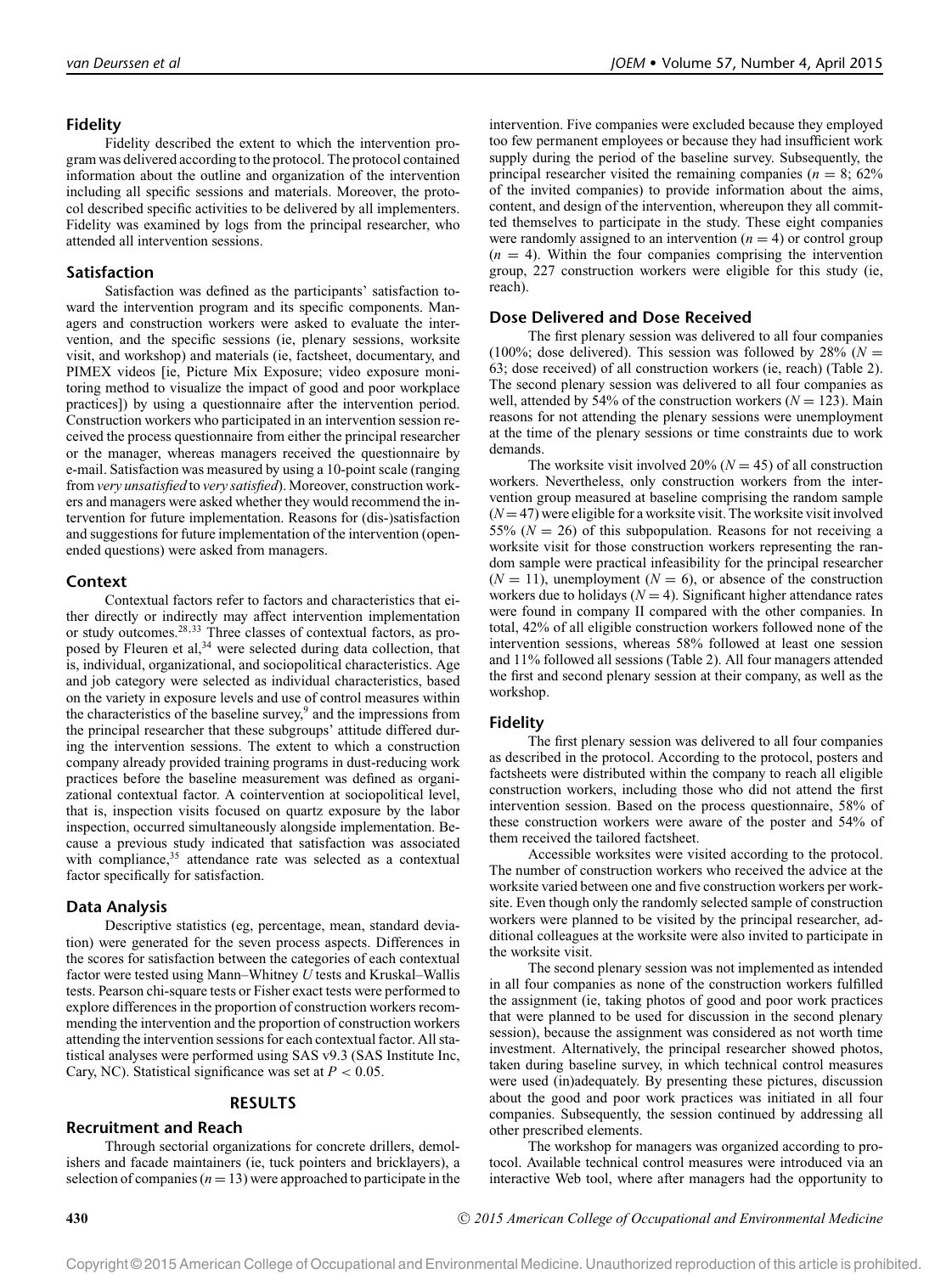|                             |  | TABLE 2. Proportion of Construction Workers (% (N)) Who Received the Intervention Sessions for All Construction Workers |  |  |  |  |  |
|-----------------------------|--|-------------------------------------------------------------------------------------------------------------------------|--|--|--|--|--|
| and by Company <sup>a</sup> |  |                                                                                                                         |  |  |  |  |  |

|                                                                                    | Total $(N)$ | Company $I(N)$           | Company II $(N)$        | Company III $(N)$        | Company IV $(N)$         |  |
|------------------------------------------------------------------------------------|-------------|--------------------------|-------------------------|--------------------------|--------------------------|--|
| Reach $(N)^b$                                                                      | 227         | 81                       | 26                      | 54                       | 66                       |  |
| Attendance per intervention session $(\frac{\%}{N})$ ; dose received) <sup>c</sup> |             |                          |                         |                          |                          |  |
| Plenary session 1                                                                  | $28\%$ (63) | $23\%$ (19)*             | $92\% (24)^*$           | $17\%$ (9) <sup>*</sup>  | $15\%$ (10) <sup>*</sup> |  |
| Worksite visit                                                                     | $20\%$ (45) | $25\% (20)$              | $31\%$ (8)              | $15\%$ (8)               | $14\%$ (9)               |  |
| Plenary session 2                                                                  | 54\% (123)  | $77\% (62)^*$            | $96\% (25)^*$           | $37\% (20)$ *            | $17\%$ (11) <sup>*</sup> |  |
| Number of attended intervention sessions $(\frac{6}{N})$                           |             |                          |                         |                          |                          |  |
| None                                                                               | $42\%$ (95) | $17\%$ (14) <sup>*</sup> | $0\%$ (0)*              | $55\%$ (30) <sup>*</sup> | $77\%$ $(51)^*$          |  |
| 1 session                                                                          | $28\%$ (64) | $52\%$ (42) <sup>*</sup> | $8\%$ (2) <sup>*</sup>  | $30\% (16)^*$            | $6\%$ (4) <sup>*</sup>   |  |
| 2 sessions                                                                         | $19\%$ (43) | $20\%$ (16) <sup>*</sup> | $6\%$ (17) <sup>*</sup> | $6\%$ (3) <sup>*</sup>   | $11\% (7)^*$             |  |
| 3 sessions                                                                         | $11\% (25)$ | $11\%$ (9) <sup>*</sup>  | $27\%$ (7) <sup>*</sup> | $9\%$ (5) <sup>*</sup>   | $6\%$ (4) <sup>*</sup>   |  |
| Process questionnaires                                                             | $41\%$ (93) | $46\% (37)$              | 88% (23)                | $35\%$ (19)              | $21\%$ (14)              |  |

\**<sup>P</sup>* <sup>&</sup>lt; 0.05. <sup>a</sup>*<sup>N</sup>* <sup>=</sup> number of subjects, in total or per company. bAt the start of inclusion (November 2011).

<sup>c</sup>All construction workers were invited for the plenary sessions, whereas only construction workers measured at baseline were eligible to receive a workplace visit.

practice with all technical control measures and to discuss possible constraints when using these measures.

# **Satisfaction**

In total, 93 construction workers who participated in the intervention (ie, 70% of the construction workers who followed at least one intervention session) filled in the questionnaire. These construction workers were satisfied about the intervention (7.5) and its specific components (6.7 to 7.5; Table 3). Considering all scores more than 7 as satisfactory, construction workers were only moderately satisfied about the tailored factsheet (6.7). Not practical at the workplace was reported as main reason for not using the factsheet.

The majority of the construction workers who filled in the questionnaire (67%) recommended the intervention for future implementation. The main reason for recommendation was the insight into potential health risks of occupational quartz exposure. Of those construction workers who did not recommend the intervention, inevitability of occupational quartz exposure was their main reason.

Managers were moderately satisfied with the intervention and the second plenary session (6.5), whereas they were highly satisfied with the first plenary session (7.8), the documentary (7.5), and the tailored factsheet and PIMEX videos (7.3). All managers recommended the intervention for future implementation, as it serves as a first step to force all other stakeholders in the construction industry (eg, sectorial organizations, labor inspection, and contractors) to cooperate in addressing the risks of occupational quartz exposure. In line with this comment, the managers emphasized the need to receive information about changes in legislation and about innovations regarding technical control measures regularly.

# **Context**

Job category as a contextual factor significantly influenced the satisfaction about the intervention sessions and materials (Table 3). More specifically, bricklayers were more positive about the intervention session and materials than other job categories; this difference in satisfaction was statistically significant for the tailored factsheet. Furthermore, construction workers who followed more intervention sessions (ie, at least two sessions) were significantly more often satisfied with the intervention sessions and materials than their colleagues. In addition, they more often recommended the intervention to colleagues for future implementation  $(P < 0.05)$  (Table 3). Slightly higher satisfaction rates for the intervention sessions were

found among construction workers working within a company that offered training in dust-reducing practices before the baseline measurement, construction workers who received an inspection visit, and younger construction workers. Nevertheless, these differences were not significant.

The association between each contextual factor and the attendance rates is presented in Table 4. Construction workers working within a company who received an inspection visit attended significantly more intervention sessions. Also construction workers followed more intervention sessions when they were working within a company that did not provide training in dust-reducing practices before the baseline measurement. Nevertheless, this was not statistically significant. Job category influenced attendance rate, as concrete drillers, compared with other job categories, showed significantly lower attendance rates for the second plenary session.

## **DISCUSSION**

Recruitment through sectorial organizations resulted in a reach of 227 eligible construction workers among four companies in the intervention group. Dose delivered was more than 95% for the plenary sessions, whereas it was only 20% for the worksite visits. Dose received of the managers for all sessions was 100%, whereas this dose was 58% for the construction workers. As construction workers and managers were satisfied about the intervention, the majority of the construction workers (67%) and all managers (100%) recommended the intervention for future implementation. Contextual factors, for example, working within a company that received an inspection visit or a company that did not provide training in dust-reducing practices before the baseline measurement, and job category (ie, bricklayers) were significantly associated with higher attendance rates. Satisfaction was significantly higher among bricklayers and among construction workers attending all intervention sessions.

# **Strengths and Weaknesses of the Process Evaluation**

One of the main methodological strengths is the systematic data collection on all process aspects during all intervention sessions by using checklists, logs, and questionnaires. Because these data were collected among both construction workers and managers, their responses toward the questionnaire are helpful to modify the intervention and their suggested recommendations will, therefore,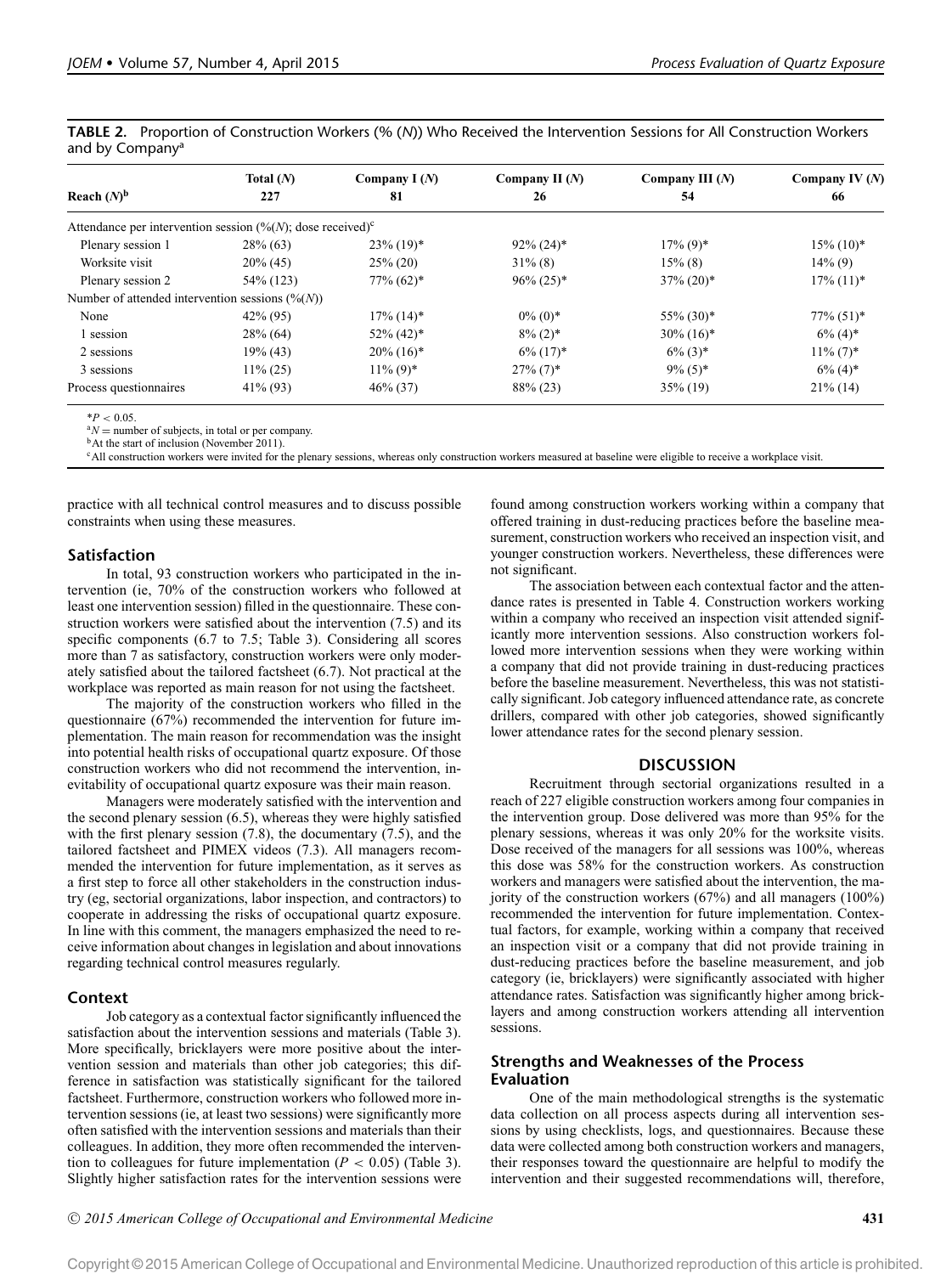| $6.0(1.1)$ *<br>$(N = 15)$<br>7.1 (1.2)<br>7.3(1.1)<br>7.4(1.4)<br>7.6(1.0)<br>7.3 (1.1)<br>7.1(1.1)<br>7.0 $(1.5)$ 7.5 $(1.2)$ *<br>$(N = 37)$ $(n = 34)$<br>8.0(1.6)<br>7.8(1.5)<br>7.3 (1.4)<br>7.3 (1.4)<br>7.8 (1.5)<br>7.4(1.8)<br>7.3(1.6)<br>7.3(1.2)<br>7.2(1.7)<br>6.5(2.2)<br>7.0(1.4)<br>$7.6(1.1)$<br>Age Category<br>$(N = 51)$ $(N = 42)$ $(N = 23)$ $(N = 52)$<br>$\leq 45$ yrs<br>6.5(2.1)<br>$(1.8)$ 7.4 $(1.5)$ 7.4 $(1.4)$ 7.5 $(1.8)$ 7.6 $(1.7)$<br>7.7(1.8)<br>7.3 (1.4)<br>7.6 (1.6)<br>7.7(1.4)<br>6.6(2.1)<br>$(1.8)$ 6.7 $(1.9)$ 6.6 $(2.1)$ 6.8 $(1.7)$<br>$(1.8)$ 7.6 $(1.4)$ 7.6 $(1.6)$ 7.4 $(1.6)$<br>$(1.3)$ 7.0 $(1.6)$ 7.0 $(1.4)$ 7.4 $(1.5)$<br>$(1.6)$ 7.6 $(1.3)$ 7.7 $(1.5)$ 7.5 $(1.5)$<br>7.3(1.9)<br>6.7(1.8)<br>Providing Training Inspection Visit<br>ż<br>6.9(1.8) 6.9(1.4)<br>6.8(1.9)<br>Yes<br>6.5(2.0)<br>ż<br>(1.8)<br>(1.6)<br>Yes<br>7.5 (1.6) 7.5<br>7.3 (1.5) 7.6<br>6.9<br>6.7 $(1.9)$ 6.7<br>7.5 (1.6) 7.4<br>7.6 $(1.4)$ 7.7<br>7.3<br>$7.2(1.8)$ 7<br>7.0(1.8)<br>Total<br>Workers<br>Total $N = 93a$<br>$\overline{70}$<br>86<br>50<br>$50\,$<br>4<br>51<br>Recommendation for future implementation<br>Satisfaction with the intervention materials<br>Satisfaction with the intervention sessions<br>7.3 (0.6)<br>7.5 (0.6)<br>6.5(1.7)<br>7.3(1.0)<br>7.8 (0.5)<br>6.5(3.0)<br>7.0(1.2)<br>Managers<br>$N=4$<br>Overall intervention<br>Tailored factsheet<br>Plenary session 2<br>Plenary session 1<br>Workshop/visit <sup>b</sup><br>Documentary<br>$(\text{mean}(SD))$<br>Satisfaction<br>PIMEX | <b>Contextual Factor</b>                                                |                                                 |
|-------------------------------------------------------------------------------------------------------------------------------------------------------------------------------------------------------------------------------------------------------------------------------------------------------------------------------------------------------------------------------------------------------------------------------------------------------------------------------------------------------------------------------------------------------------------------------------------------------------------------------------------------------------------------------------------------------------------------------------------------------------------------------------------------------------------------------------------------------------------------------------------------------------------------------------------------------------------------------------------------------------------------------------------------------------------------------------------------------------------------------------------------------------------------------------------------------------------------------------------------------------------------------------------------------------------------------------------------------------------------------------------------------------------------------------------------------------------------------------------------------------------------------------------------------------------|-------------------------------------------------------------------------|-------------------------------------------------|
|                                                                                                                                                                                                                                                                                                                                                                                                                                                                                                                                                                                                                                                                                                                                                                                                                                                                                                                                                                                                                                                                                                                                                                                                                                                                                                                                                                                                                                                                                                                                                                   | <b>Job Category</b>                                                     | <b>All Sessions</b><br>Attending                |
|                                                                                                                                                                                                                                                                                                                                                                                                                                                                                                                                                                                                                                                                                                                                                                                                                                                                                                                                                                                                                                                                                                                                                                                                                                                                                                                                                                                                                                                                                                                                                                   | >45 yrs Bricklayer Concrete Driller Demolisher Tuck Pointer<br>$(N=18)$ | $(N = 25)$ $(N = 68)$<br>ż<br>Yes<br>$(N = 23)$ |
|                                                                                                                                                                                                                                                                                                                                                                                                                                                                                                                                                                                                                                                                                                                                                                                                                                                                                                                                                                                                                                                                                                                                                                                                                                                                                                                                                                                                                                                                                                                                                                   |                                                                         |                                                 |
|                                                                                                                                                                                                                                                                                                                                                                                                                                                                                                                                                                                                                                                                                                                                                                                                                                                                                                                                                                                                                                                                                                                                                                                                                                                                                                                                                                                                                                                                                                                                                                   | 7.1 (2.0)                                                               | $7.9(2.0)$ $7.2(1.4)$<br>7.1 (1.9)              |
|                                                                                                                                                                                                                                                                                                                                                                                                                                                                                                                                                                                                                                                                                                                                                                                                                                                                                                                                                                                                                                                                                                                                                                                                                                                                                                                                                                                                                                                                                                                                                                   | 7.2(2.3)                                                                | 7.6 $(1.6)$ 7.0 $(1.3)$<br>7.2(1.3)             |
|                                                                                                                                                                                                                                                                                                                                                                                                                                                                                                                                                                                                                                                                                                                                                                                                                                                                                                                                                                                                                                                                                                                                                                                                                                                                                                                                                                                                                                                                                                                                                                   | 7.1(2.3)                                                                | $7.8(1.7)*6.5(1.6)*$<br>7.1 $(2.1)$             |
|                                                                                                                                                                                                                                                                                                                                                                                                                                                                                                                                                                                                                                                                                                                                                                                                                                                                                                                                                                                                                                                                                                                                                                                                                                                                                                                                                                                                                                                                                                                                                                   | 6.0(2.1)                                                                | $7.7(1.7)$ * 6.3 $(1.7)$ *<br>6.1(2.1)          |
|                                                                                                                                                                                                                                                                                                                                                                                                                                                                                                                                                                                                                                                                                                                                                                                                                                                                                                                                                                                                                                                                                                                                                                                                                                                                                                                                                                                                                                                                                                                                                                   |                                                                         |                                                 |
|                                                                                                                                                                                                                                                                                                                                                                                                                                                                                                                                                                                                                                                                                                                                                                                                                                                                                                                                                                                                                                                                                                                                                                                                                                                                                                                                                                                                                                                                                                                                                                   | $7.4(1.1)$ *                                                            | 7.1 (1.8) 6.4 (1.9)<br>$5.3 (2.5)$ *            |
|                                                                                                                                                                                                                                                                                                                                                                                                                                                                                                                                                                                                                                                                                                                                                                                                                                                                                                                                                                                                                                                                                                                                                                                                                                                                                                                                                                                                                                                                                                                                                                   | 7.4(0.9)                                                                | $7.6(1.8)$ $7.4(1.4)$<br>7.1 $(2.3)$            |
|                                                                                                                                                                                                                                                                                                                                                                                                                                                                                                                                                                                                                                                                                                                                                                                                                                                                                                                                                                                                                                                                                                                                                                                                                                                                                                                                                                                                                                                                                                                                                                   | 7.3(0.8)                                                                | $7.7(1.8)$ 7.5 (1.1)<br>7.3(2.1)                |
|                                                                                                                                                                                                                                                                                                                                                                                                                                                                                                                                                                                                                                                                                                                                                                                                                                                                                                                                                                                                                                                                                                                                                                                                                                                                                                                                                                                                                                                                                                                                                                   |                                                                         |                                                 |
| 87%<br>65%<br>62%<br>71%<br>61%<br>83%<br>64%<br>69%<br>67%<br>$\mathcal{S}^{\mathcal{S}}$<br>100%<br>Overall intervention                                                                                                                                                                                                                                                                                                                                                                                                                                                                                                                                                                                                                                                                                                                                                                                                                                                                                                                                                                                                                                                                                                                                                                                                                                                                                                                                                                                                                                        | 39%                                                                     | 56%*<br>96%*<br>78%                             |

<sup>C</sup> *2015 American College of Occupational and Environmental Medicine*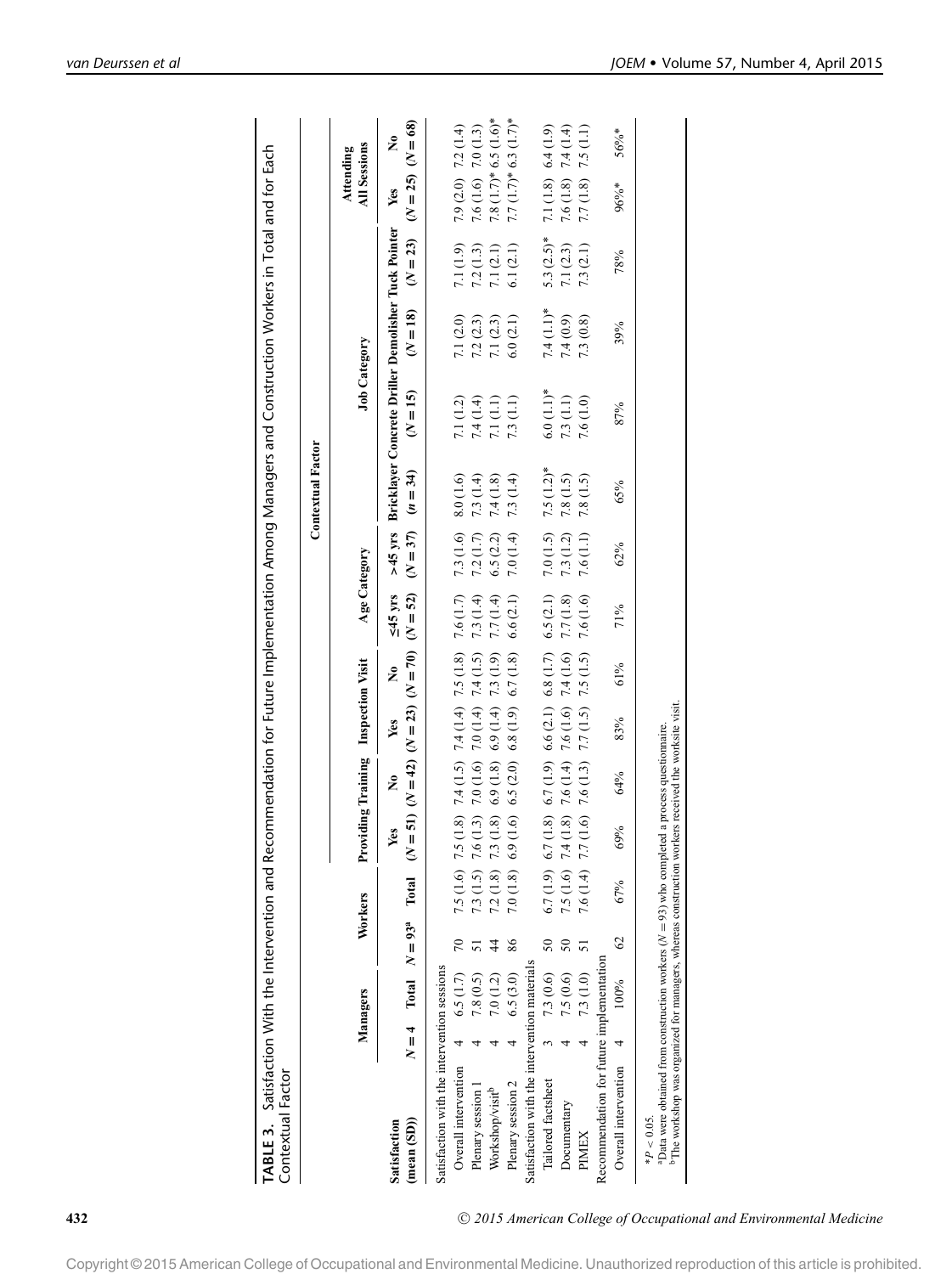**TABLE 4.** Proportion of Construction Workers (% (*N*)) Who Attended the Intervention Sessions for Each Contextual Factora

|                                                   |                           |                              |                         |                          |                             | Contextual Factor <sup>b</sup> |                                 |                                       |                          |                            |  |
|---------------------------------------------------|---------------------------|------------------------------|-------------------------|--------------------------|-----------------------------|--------------------------------|---------------------------------|---------------------------------------|--------------------------|----------------------------|--|
|                                                   | <b>Providing Training</b> |                              |                         | <b>Inspection Visit</b>  |                             | <b>Age Category</b>            |                                 |                                       | <b>Job Category</b>      |                            |  |
|                                                   | Yes<br>$(N = 93)$         | N <sub>0</sub><br>$(N = 55)$ | Yes<br>$(N = 26)$       | No<br>$(N = 122)$        | $\leq$ 45 yrs<br>$(N = 77)$ | $>45$ yrs<br>$(N = 60)$        | <b>Bricklayer</b><br>$(N = 52)$ | <b>Concrete Driller</b><br>$(N = 28)$ | Demolisher<br>$(N = 26)$ | Tuck Pointer<br>$(N = 33)$ |  |
| Attendance per intervention sessions, $\%$ (N)    |                           |                              |                         |                          |                             |                                |                                 |                                       |                          |                            |  |
| Plenary session 1                                 | $31\% (29)*$              | $60\% (33)*$                 | $92\% (24)^*$           | $31\% (38)$ *            | $45\%$ (35)                 | $38\% (23)$                    | $50\% (26)$                     | $43\%$ (12)                           | $27\%$ (7)               | $39\%$ (13)                |  |
| Worksite visit                                    | $31\% (29)$               | $29\%$ (16)                  | $31\%$ (8)              | $30\% (37)$              | $35\% (27)$                 | $30\%$ (18)                    | $27\%$ (14)                     | $36\%$ (10)                           | $27\%$ (7)               | $42\%$ (14)                |  |
| Plenary session 2                                 | 78\% (73)                 | $82\%$ (45)                  | $96\% (25)^*$           | $76\% (93)*$             | 77% (59)                    | $87\%$ (52)                    | $94\%$ (49)*                    | $39\% (11)^*$                         | $77\% (20)$ *            | $97\%$ (32)*               |  |
| Number of attended intervention session, $\%$ (N) |                           |                              |                         |                          |                             |                                |                                 |                                       |                          |                            |  |
| None                                              | $12\%$ (11)               | $9\%$ (5)                    | $0\%$ (0)*              | $13\%$ (16) <sup>*</sup> | $14\%$ (11)                 | $7\%$ (4)                      | $2\%$ (1)                       | $39\%$ (11)                           | $15\%$ (4)               | $0\%$ (0)                  |  |
| 1 session                                         | 49% (46)                  | $33\%$ (18)                  | $8\%$ (2) <sup>*</sup>  | $51\% (62)*$             | $35\% (27)$                 | $46\% (28)$                    | $46\% (24)$                     | $18\%$ (5)                            | 58\% (15)                | $36\%$ (12)                |  |
| 2 sessions                                        | $25\%$ (23)               | $36\% (20)$                  | $65\% (17)^*$           | $21\% (26)^*$            | $30\% (23)$                 | $32\%$ (19)                    | $31\%$ (16)                     | $29\%$ (8)                            | $8\%$ (2)                | $49\%$ (16)                |  |
| 3 sessions                                        | $14\%$ (13)               | $22\%$ (12)                  | $27\%$ (7) <sup>*</sup> | $15\%$ (18) <sup>*</sup> | $21\%$ (16)                 | $15\%$ (9)                     | $21\%$ (11)                     | $14\%$ (4)                            | $19\%$ (5)               | $15\%$ (5)                 |  |

 $*P < 0.05$ .<br> $*N =$  number of subjects.<br>b Data from contextual factors were obtained only from those construction workers ( $N = 148$ ) who attended at least one intervention session, or who were measured at baseline or follow-up without attending at least one intervention session.

be feasible for future implementation. Feasibility is also facilitated because contextual factors are measured beforehand and continuously alongside implementation.<sup>28,36,37</sup> Hence, interventions are more likely to be successful if these factors are assessed.28

Some methodological limitations of this study must be considered as well. Although we considered the hierarchical structure of the study, that is, cluster randomization took place at company level and data from individual construction workers within these companies were used for analyses, the limited amount of observations was the major reason why we were unable to perform multilevel analyses. Because companies were recruited by sector organizations, the participating companies were probably early adopters<sup>38</sup> when it comes to health and safety. This recruitment procedure might have induced selection bias, so caution should be taken when generalizing the results to the entire sector.<sup>39</sup> Another potential source of selection bias might have been introduced by the random sample of worksite visits. Construction workers measured at baseline who were working on a worksite that was inaccessible were not able to attend all intervention sessions. Because attending all intervention sessions was associated with more positive satisfaction about the intervention, this source of selection bias may have affected satisfaction. Furthermore, absence of personal interviews with construction workers and managers limited interpretation of some of the process outcomes (eg, fidelity, satisfaction, and recommendation for future implementation). This information could have provided in-depth insights on facilitators and barriers alongside underlying reasons for implementation. The last limitation, which has been more often identified as general limitation of process evaluations,28 was the absence of a defined definition and formula on the seven process aspects by Steckler and Linnan<sup>33</sup> to determine the success or failure of implementation. Therefore, no objective conclusion of the implementation grade of this study can easily be provided.

## **Interpretation of the Findings**

Because no other process evaluations of interventions aimed at reducing dust exposure were published, our results were compared with process evaluations of two other studies $40,41$  conducted in the construction industry that used a similar framework.

The commitment of companies to participate was higher compared to a previous study,<sup>40</sup> which could be explained by the close collaboration with sector organizations. In this study, these organizations personally invited a selection of companies. All construction workers employed within these companies were defined as reach. Because of ambiguous descriptions of several process outcomes in Steckler and Linnan's framework,<sup>28</sup> reach was differently defined across several studies that made comparison difficult.

Dose delivered of the plenary sessions was comparable with previous studies that also found rates more than  $90\%$ .<sup>40,41</sup> Compared to these studies, dose delivered of worksite visits was lower because of the infeasibility to visit some worksites and because of the random selection of construction workers who were eligible for a worksite visit. In line with this, dose received was low. This means that 70% of the construction workers followed none or only one of the sessions, even though construction workers were personally invited,<sup>39</sup> the intervention was developed with construction workers,<sup>25</sup> and organized at the worksite<sup>42,43</sup> within working hours.<sup>38,42,44,45</sup> This lower than expected dose received might be explained because attendance of the plenary sessions was not always obligatory and because the required travel time from their worksite to the central office (ie, place where the plenary sessions were held) was quite long for some construction workers. Contrary to the construction workers, all managers followed all three sessions.

Compared to previous studies,  $40,41$  fidelity was high as only the assignment was not completed by the construction workers. The aim of this assignment was twofold: (1) increasing the awareness and recognition of good and bad work practices at worksites and (2) initiating a discussion during the last group session. This second aim was still achieved by showing alternative photos taken by the principal researcher. Showing these photos can be regarded as adaptability, which is an important facilitator for implementation compared to interventions that must be conducted "as is."36

Construction workers and managers who attended all sessions showed comparable or even slightly higher satisfaction rates as compared with previous studies. $40,41$  Moreover, in this study, slightly more construction workers recommended the intervention for future implementation if they attended all sessions. Previous studies showed that active involvement of construction workers and managers during the development phase of the intervention probably enhanced these satisfaction rates.<sup>25,32,46,47</sup> Nevertheless, the second plenary session was less appreciated by construction workers and managers, because of repetition of several elements from the first plenary session and stereotyping the construction industry by the labor inspector. In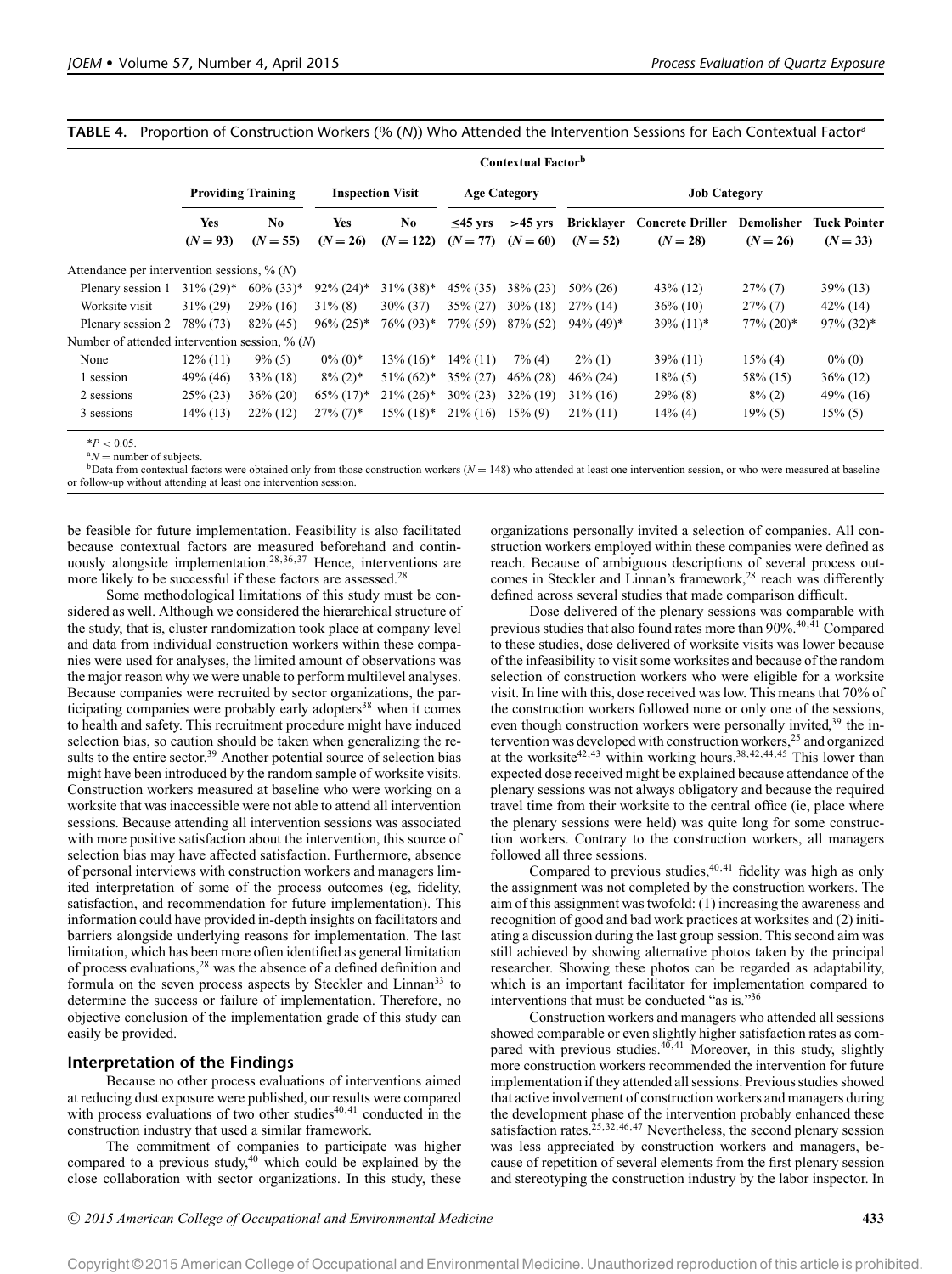addition, higher attendance rates during the first plenary session among construction workers working within a company that did not provide training in dust-reducing practices before the baseline measurement indicates that initiatives addressing relatively unknown topics have enough support in the beginning.

As mentioned in previous studies,  $28,44$  contextual factors, among others, at social–political level, i.e., inspection visits, influenced implementation. For instance, the frequent and strict inspection visits by the Dutch labor inspection in some companies may explain the higher attendance rates of construction workers during the second plenary session.

#### **Implications for Future Practice**

For a successful large-scale implementation of the intervention program, when effective, some lessons learned should be considered.

First, intervention sessions should be organized within working hours and within the obligatory toolbox education system or as elementary component within an already-scheduled meeting at the central office in which multiple themes concerning the company's policy are addressed. This approach increased attendance rates in company II, whereas it was also considered to be effective in previous studies.38,40,42–45

Second, managers and construction workers recommended to increase awareness and risk perception by continuous repetition of the attention on potential health risks of quartz exposure and solutions to avoid exposure. Several stakeholders involved during the development of the intervention suggested active strategies (eg, workshop, active presentation, and worksite visits) and audiovisual intervention materials (ie, documentary about potential health risks, PIMEX videos) as most promising techniques to disseminate this message because of the limited literacy skills of construction workers. Similar techniques among identical populations were also recommended in previous studies.43,46 Because the intervention in this study was implemented in only four companies, some intervention components, for example, the documentary and tailored factsheet, need a revision. The main messages from the occupational physician and labor inspector should be incorporated in the documentary, as oral presentations during large-scale implementation are practical infeasible. In addition, because reading the factsheet was mentioned as not practical at the workplace (ie, we observed at the worksites that the factsheet was not decisive enough to affect workers' behavior), its content could be transferred into an application for mobile devices. Construction workers lacked photography, most likely because the assignment was announced once-only and because the construction workers were insufficiently accompanied by the principal researcher to complete the assignment. Therefore, the assignment could be transferred into the mobile application as well. Translation to visual materials would be recommended because the majority of the construction workers have a lower education level and because of the relatively easy accessibility to mobile devices nowadays. Although increasing compliance to the assignment might be difficult through such an application, that is, construction workers mentioned the assignment as not worth time investment, the application may enable dynamic between the intervention components and opportunities for the exchange of updated information for managers and other stakeholders.

Third, researchers and implementers need to be aware of contextual factors that can be identified beforehand and spontaneously running alongside implementation.<sup>38</sup> Based on the factors defined beforehand, previous studies recommend different implementation strategies to optimize the success of the implementation.<sup>36</sup> For example, in this study, participation might be enhanced if workers in each job category were approached differently; as bricklayers do not use control measures that often, tailored worksite visits and discussions about constraints and/or facilitators when using control

measures could be replaced by other group sessions at the worksite aimed at, for instance, increasing awareness about tasks with potential (high) quartz exposure. Contextual factors can also take place spontaneously, such as the labor inspection visits during this study. Monitoring these contextual factors is important as it helps the interpretation of the effectiveness. In addition, integrating these unexpected events in the intended intervention strategy should be considered for future implementation in practice.

## **CONCLUSIONS**

This process evaluation showed that dose delivered and dose received were high for the plenary sessions but lower for the worksite visits. Overall, the intervention was almost completely implemented according to the protocol, and the intervention sessions and intervention materials were highly appreciated and recommended for future implementation by both managers (100%) and construction workers (67%). Contextual factors that positively influenced implementation were (i) working within a company that received an inspection visit, (ii) working within a company that did not provide training in dustreducing practices, (iii) working as a bricklayer, and (iv) attending all intervention sessions. The main lessons learned from this process evaluation are that an intervention in the construction industry especially should comprise audiovisual intervention components, which are implemented at the worksite.

## **ACKNOWLEDGMENTS**

*The authors thank both occupational physicians Jos Rooijackers and Erik Stigter, and the labor inspectors Jan Vermeiren, Ben Sprenger, and Michel Lammers for their valuable input in the plenary sessions. They also thank Andre Moons for providing the ´ workshop to the managers. The authors also thank all employers and employees who participated in this study.*

## **REFERENCES**

- 1. Brown T. Silica exposure, smoking, silicosis and lung cancer–complex interactions. *Occup Med (Lond).* 2009;59:89–95.
- 2. Ehrlich RI, Myers JE, te Water Naude JM, Thompson ML, Churchyard GJ. Lung function loss in relation to silica dust exposure in South African gold miners. *Occup Environ Med.* 2011;68:96–101.
- 3. Vida S, Pintos J, Parent ME, Lavoue J, Siemiatycki J. Occupational exposure to silica and lung cancer: pooled analysis of two case–control studies in Montreal, Canada. *Cancer Epidemiol Biomarkers Prev.* 2010;19:1602–1611.
- 4. Mohner M, Kersten N, Gellissen J. Chronic obstructive pulmonary disease and longitudinal changes in pulmonary function due to occupational exposure to respirable quartz. *Occup Environ Med.* 2013;70:9–14.
- 5. International Agency for Research on Cancer. *IARC Monographs on the Evaluation of Carcinogenic Risks to Humans Vol. 100: A Review of Human Carcinogens. Part C: Arsenic, Metals, Fibres, and Dusts*. Lyon, France: International Agency for Research on Cancer, World Health Organization; 2012.
- 6. Leung CC, Yu IT, Chen W. Silicosis. *Lancet.* 2012;379:2008–2018.
- 7. Lumens ME, Spee T. Determinants of exposure to respirable quartz dust in the construction industry. *Ann Occup Hyg.* 2001;45:585–595.
- 8. Tjoe Nij E, Hilhorst S, Spee T, et al. Dust control measures in the construction industry. *Ann Occup Hyg.* 2003;47:211–218.
- 9. van Deurssen E, Pronk A, Spaan S, et al. Quartz and respirable dust in the Dutch construction industry: a baseline exposure assessment as part of a multidimensional intervention approach. *Ann Occup Hyg.* 2014;58:724–738.
- 10. Flanagan ME, Seixas N, Majar M, Camp J, Morgan M. Silica dust exposures during selected construction activities. AIHA J (Fairfax, Va). 2003;64:319-328.
- 11. Rappaport SM, Goldberg M, Susi P, Herrick RF. Excessive exposure to silica in the US construction industry. *Ann Occup Hyg.* 2003;47:111–122.
- 12. Sauve JF, Beaudry C, Begin D, Dion C, Gerin M, Lavoue J. Silica exposure during construction activities: statistical modeling of task-based measurements from the literature. *Ann Occup Hyg.* 2013;57:432–443.
- 13. Maciejewska A. Occupational exposure assessment for crystalline silica dust: approach in Poland and worldwide. *Int J Occup Med Environ Health.* 2008;21:1–23.